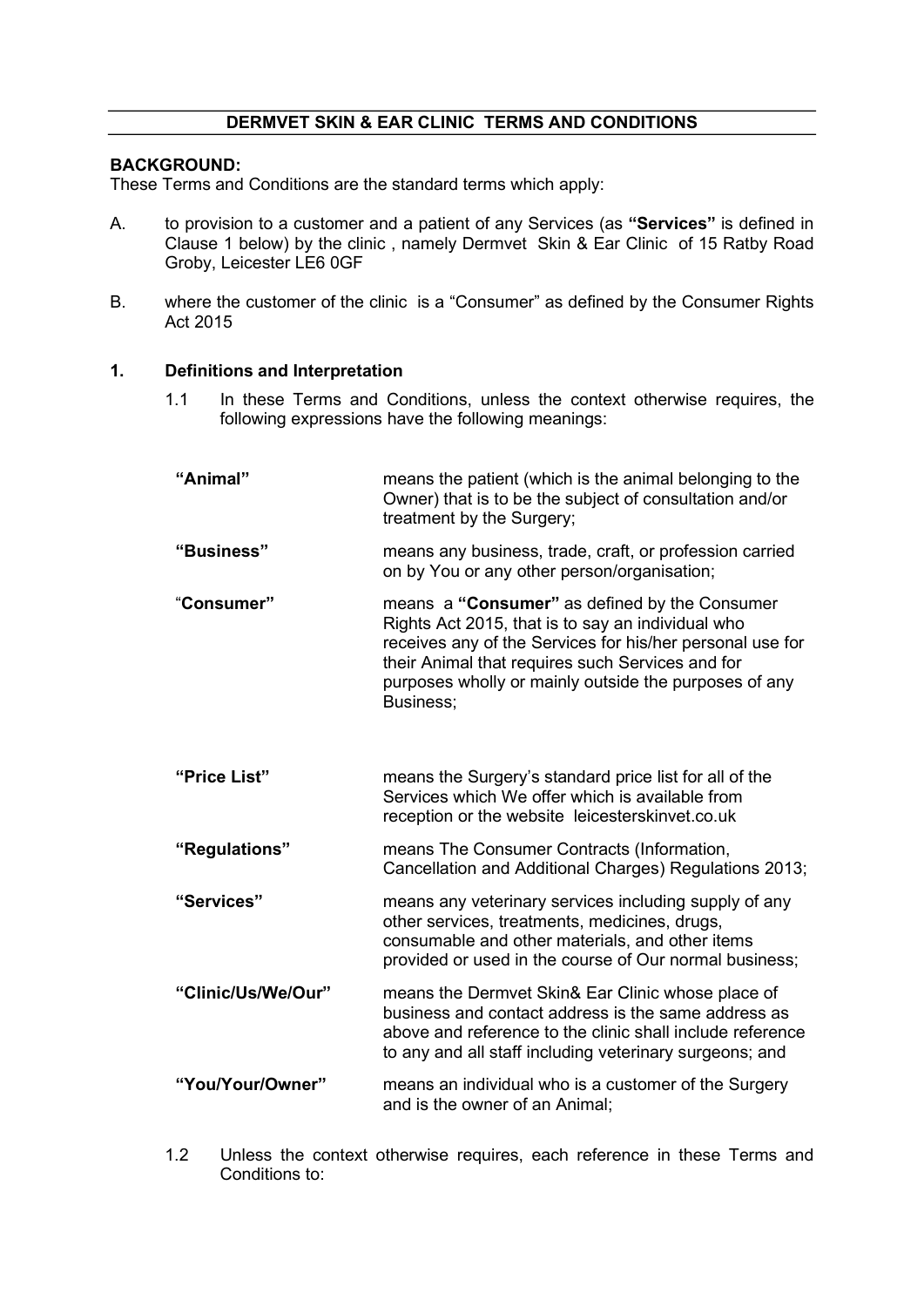- 1.2.1 "These Terms and Conditions" is a reference to these Terms and Conditions as amended or supplemented at the relevant time; and
- 1.2.2 A Clause or sub-Clause is a reference to a Clause of these Terms and Conditions;
- 1.3 The headings used in these Terms and Conditions are for convenience only and shall not affect the interpretation of these Terms and Conditions;
- 1.4 Words signifying the singular number shall include the plural and vice versa; and
- 1.5 References to any gender shall include the other gender.

# 2. Consultations and Appointments

- 2.1 Consultations and treatment shall be by appointment only. Dermatology referral and second opinion appointments are very time consuming, and also involves some considerable time before an appointment reading the clinical history from the first opinion veterinary surgeon. A specific time period will have been set aside to examine and treat your animal. Due to the long distances our customers travel from and due to the inability to re-fill these long appointment slots cancelled at short notice, the following clauses apply;
- 2.2 If You know You are going to be late for an appointment, You should contact Us to tell Us. If You arrive later than 30 minutes after an appointment time, We will try our best to provide the Services You have booked but if We decide that We cannot, the appointment will be treated as cancelled without notice by You and, if We then decide to make a charge for that appointment cancelled without notice, sub-Clause 2.4 below will apply;
- 2.3 You may cancel an appointment without charge if You give Us at least 24 hours prior notice of the cancellation and if You do so We will refund to You any sum (including, but not limited to any deposit) You paid in advance;
- 2.4 If You do not give Us at least 24 hours prior notice of cancellation of an appointment, We will be entitled to charge You for any net financial loss that We suffer due to Your cancellation but not more than 80% of the full price of the appointment. We will be entitled to deduct that charge from any sum (including, but not limited to any deposit) You paid in advance, and We shall refund the balance to You;
- 2.5 If, due to exceptional circumstances, including, but not limited to, transportation issues, illness or family emergency, You cancel an appointment without giving Us at least 24 hours prior notice, We will consider the circumstances and in our discretion decide whether to waive any charge for late cancellation that We are entitled to make under sub-clause 2.4
- 2.6 We may cancel an appointment booked by You at any time before the time and date of that appointment in the following circumstances:
	- 2.6.1 The required personnel and/or required materials necessary for the provision of the Services are not available; or
	- 2.6.2 An event outside of Our reasonable control arises; or
	- 2.6.3 We find that you are not a "Consumer" (as defined in Clause 1 above).

If We cancel an appointment in such circumstances, We will refund to You in full any deposit or other advance payment that You have made to Us for that appointment;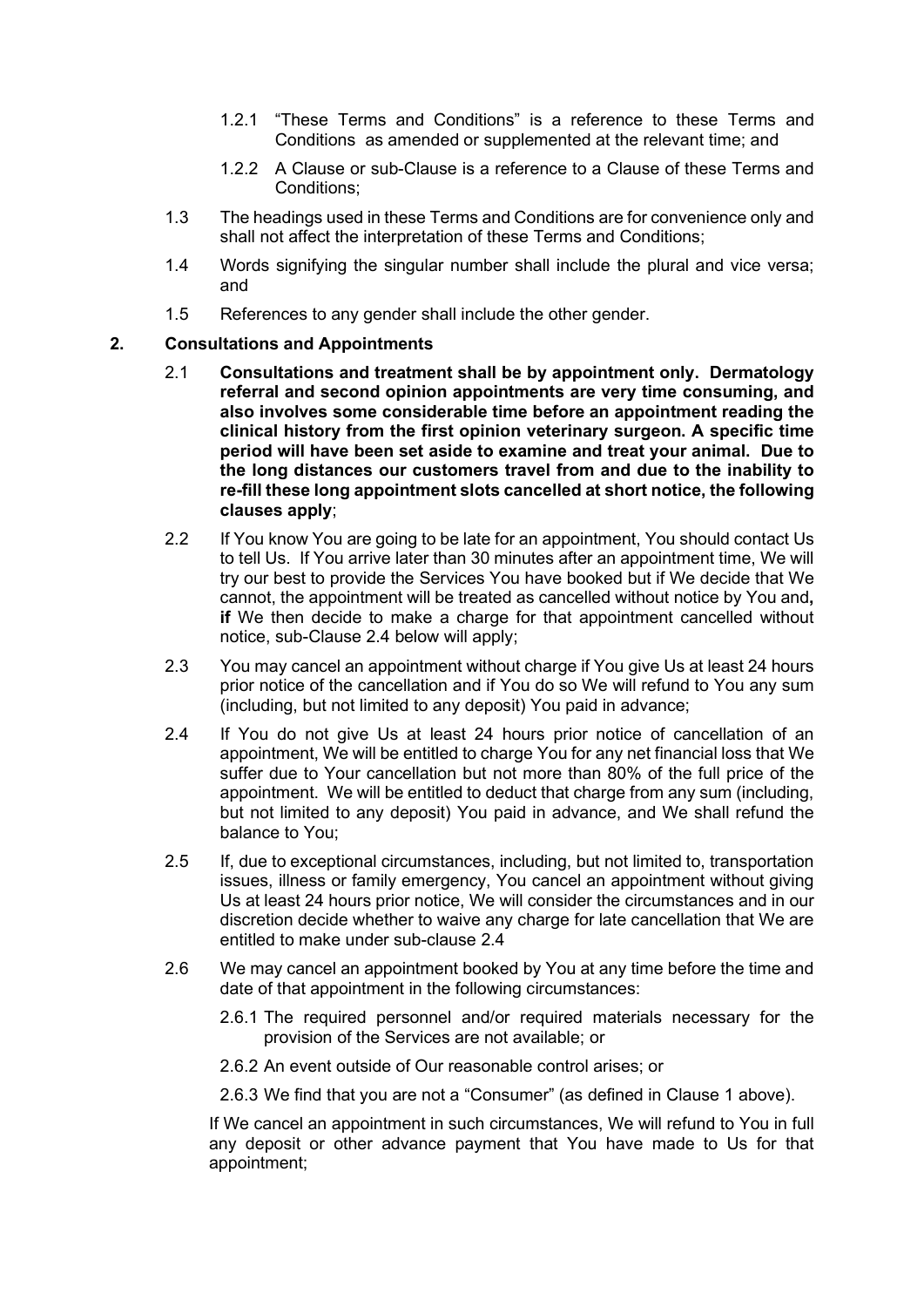2.10 We will use all reasonable endeavours to start the Services at the appointment time which You have booked, but the start may be delayed by overrun of a previous appointment or by other circumstances. If a delay to the start is at least 45 minutes, or at any time before or after You arrive for an appointment, We notify You that there will be a delay of at least that time, You may cancel the appointment and We will refund to You in full any deposit or other advance payment that You have made to Us for that appointment; and

# 3. Fees and Payment

- 3.1 You must pay for all Services in accordance with Our Price List upon completion of provision of those Services;
- 3.2 We may in Our discretion reduce charges for repeat consultations or treatments associated with long-term or ongoing conditions and in accordance with sub-Clause 5.3;
- 3.3 We shall invoice You for all sums due at the following times (as appropriate):
	- 3.3.1 the end of a consultation; or
	- 3.3.2 the discharge of an Animal following treatment/surgery
	- 3.3.3 the dispensing or collection of drugs and/or other products;
- 3.4 Payment should generally be made immediately subject to other terms agreed between You and Us from time to time;
- 3.5 You may pay Us for Services (and for any deposit or other advance payment on account of that payment) using any of the following methods:
	- 3.5.1 Debit or Credit card
	- 3.5.2 Direct Bank Payment (BACS) and
	- 3.5.3 Cash
- 3.6 In cases where treatment is being covered by an animal health insurance policy, it shall be Your responsibility to pay all sums due to Us and to reclaim such sums from the insurance provider, unless previously agreed that we can make a direct claim with the insurance company, where you will still be liable for any excess amount the insurance company will not pay.
- 3.7 All prices of Services shown in the Price List are inclusive of VAT. All fees due shall be invoiced including VAT; and
- 3.8 We may alter Our prices without prior notice but if the price of any Services increases between the time when You book an appointment and the date of the appointment, the price increase will not apply to Your appointment for those Services on that date.

# 4. Estimates

- 4.1 If treatment or surgery is required, We shall provide You with an estimate of sums due prior to such treatment or surgery. Estimates do not constitute quotations and You may not take them as an accurate indication of the final sum due as the final sum due may vary according to unforeseen circumstances; and
- 4.2 All estimates will be valid for 30 days and You must accept them before We will commence treatment or surgery.

# 5. Treatment

5.1 You confirm that, in connection with any appointment or receipt of any Services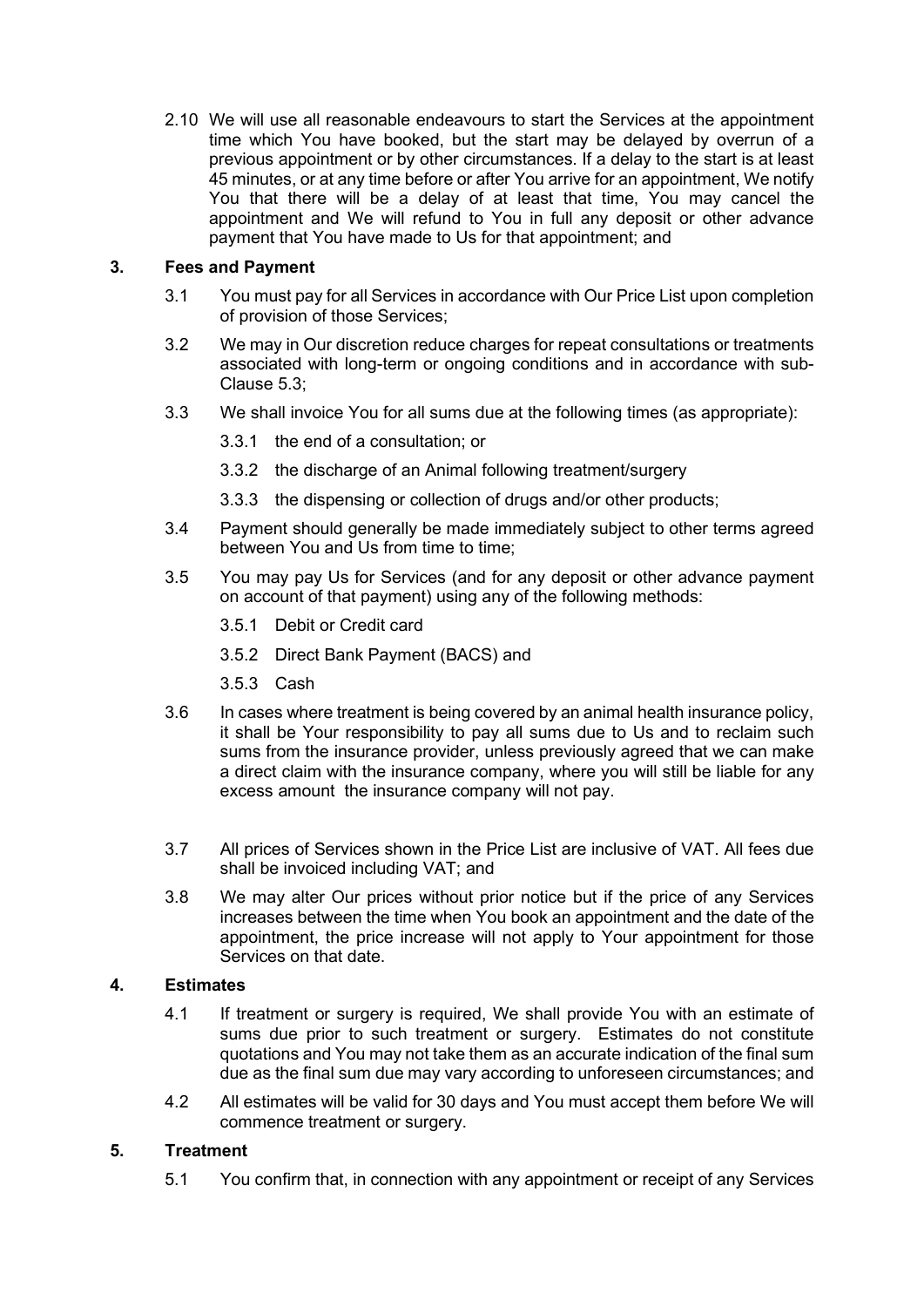from Us or Your request for the same, You are and will be a "Consumer" as defined in Clause 1 above;

- 5.2 We will provide all treatment in accordance with all relevant laws, rules and regulations including, but not limited to the Veterinary Surgeons Act 1966, the Animal Welfare Act 2006, the Docking of Working Dogs' Tails (England) Regulations 2007, the Veterinary Medicines Regulations 2013 and the Supply of Relevant Veterinary Medicinal Products Order 2005;
- 5.3 We will not undertake any procedure that is in conflict with any law in force, any voluntary or mandatory code of practice, or any similar rules, regulations or codes; and
- 5.4 In certain cases, We may be legally required to keep Animals receiving prescription medication under Our care by way of regular and routine examination. We shall apply reduced fees to any and all such regular appointments.

### 6. Documents and Records

- 6.1 We will keep records and case documents relating to each Animal that is registered with Us;
- 6.2 If you are a referral client, we will forward the clinical records of your animal to your referring veterinary surgeon
- 6.3 If you are a second opinion client, We will send the clinical records of your animal to your first opinion veterinary surgeon on request
- 6.4 If You move your Animal to a different first opinion veterinary surgery, You should inform Us and request Us to send all records and documents pertaining to the Animal to the new surgery.
- 6.5 Documents including, but not limited to, lab test results, video otoscopy images and videos remain Our property notwithstanding any associated payment which You may make to Us; and
- 6.6 You have the right to request a copy of any documents which We may hold in relation to Your Animal which We shall provide if You first pay a reasonable fee as determined by Us; and
- 6.7 We shall not release any documents either to You or another veterinary surgery if You owe Us any outstanding sum.

# 7. Animal Health Insurance

- 7.1 We recommend that You take out a suitable animal or pet health insurance policy to cover Your Animal;
- 7.2 We are unable to provide recommendations with regard to animal or pet health insurance policies and We are not affiliated with any animal or pet health insurance provider;
- 7.3 We are not a party to any contract between You and an insurance provider;
- 7.4 If You make an insurance claim, We may fill out the requisite claim forms on your behalf at a charge detailed in our Price List. Depending on the complexity of the case, we may use our discretion to decide whether to waive the fee or not.
- 7.5 If You make an insurance claim, We may provide additional assistance in liaising with the insurance provider. Any such assistance shall be provided at Our sole discretion and We may charge for it in line with our Price List.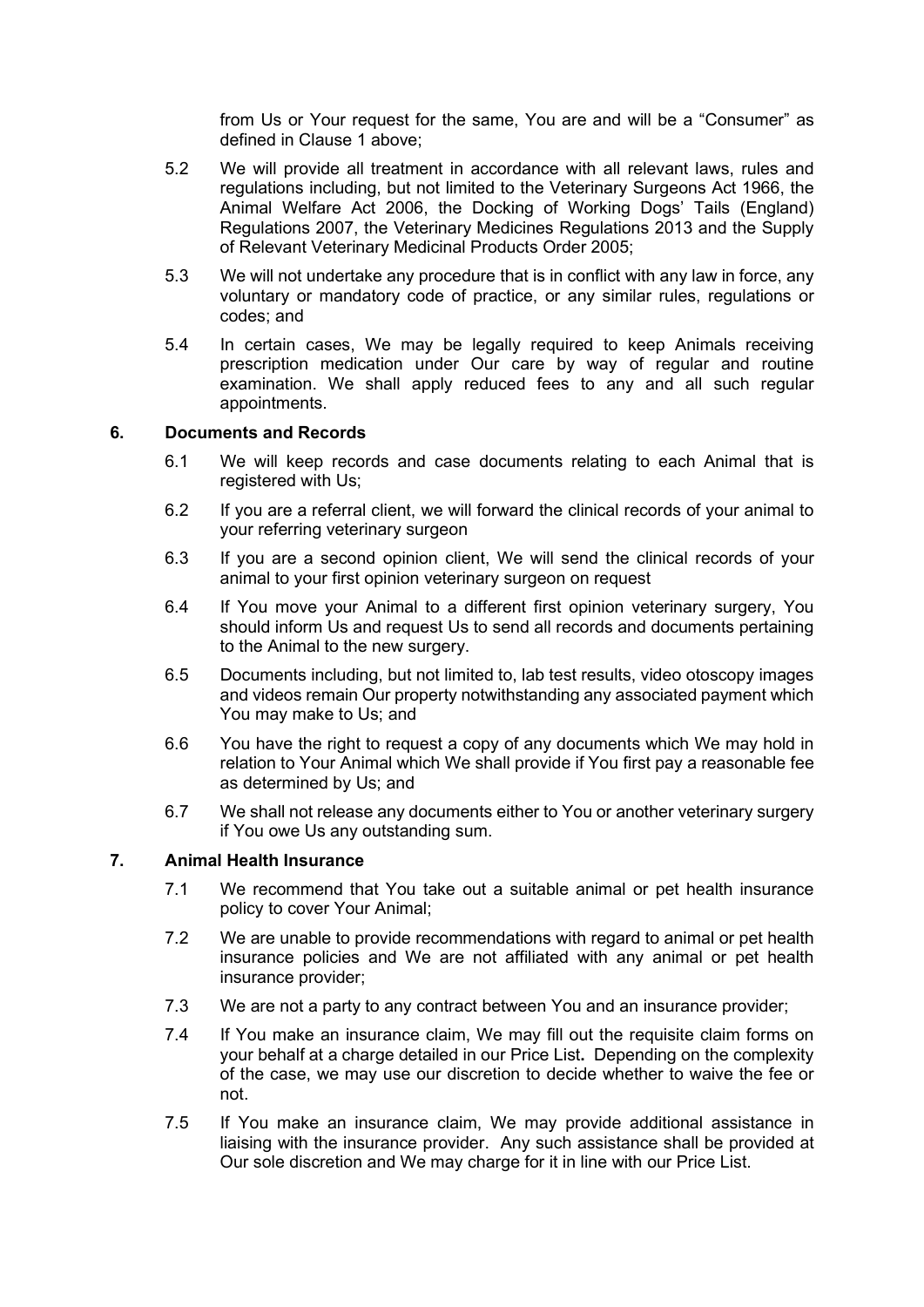# 8. Limitation of Liability

- 8.1 We will be responsible for any foreseeable loss or damage that You may suffer as a result of Our breach of these Terms and Conditions or as a result of Our negligence. Loss or damage is foreseeable if it is an obvious consequence of Our breach or negligence or if it is contemplated by You and Us when Our contract with You is created. We will not be responsible for any loss or damage that is not foreseeable;
- 8.2 We provide or sell all Services only for Your personal and private use/purposes. We make no warranty or representation that products, or other goods or materials that We provide or sell are fit for commercial, business, industrial, trade, craft or professional purposes of any kind (including resale). We will not be liable to You for any loss of profit, loss of business, interruption to business or for any loss of business opportunity;
- 8.3 Nothing in these Terms and Conditions is intended to or will exclude or limit Our liability for death or personal injury caused by Our negligence (including that of Our employees, agents or sub-contractors); or for fraud or fraudulent misrepresentation; and
- 8.4 Furthermore, if you are a "consumer" as defined by the Consumer Rights Act 2015, or a consumer for the purposes of any other consumer protection legislation, nothing in these Terms and Conditions is intended to or will exclude, limit, prejudice, or otherwise affect any of Our duties or obligations to You, or Your rights or remedies, or Our liability to You, under:
	- 8.4.1 the Consumer Rights Act 2015;
	- 8.4.2 the Regulations;
	- 8.4.3 the Consumer Protection Act 1987;
	- 8.4.4 any other consumer protection legislation; or

as that legislation is amended from time to time.

For more details of Your legal rights, please refer to Your local Citizens' Advice Bureau or Trading Standard Office.

# 9. How We Use Your Personal Information (Data Protection)

We use your personal information solely for contacting you regarding appointments, test results or to send you other information relevant to your animal's skin/ear condition or in the process of completing insurance claim forms or sending clinical histories to your first opinion vet. The information is stored at a secure sight and is not obtainable by any other 3<sup>rd</sup> party and will be removed at your request. On registration, you will be given the option to agree to us communicating to you by various means i.e phone, SMS or email.

# 10. Regulations

We are required by the Regulations to ensure that certain information is given or made available to You as a Consumer before We make Our contract with You (i.e. before We accept Your request to make a booking) except where that information is already apparent from the context of the transaction. We have included the information itself either in these Terms and Conditions for You to see now, or We will make it available to You before We accept Your request to make a booking. All of that information will, as required by the Regulations, be part of the terms of Our contract with You as a